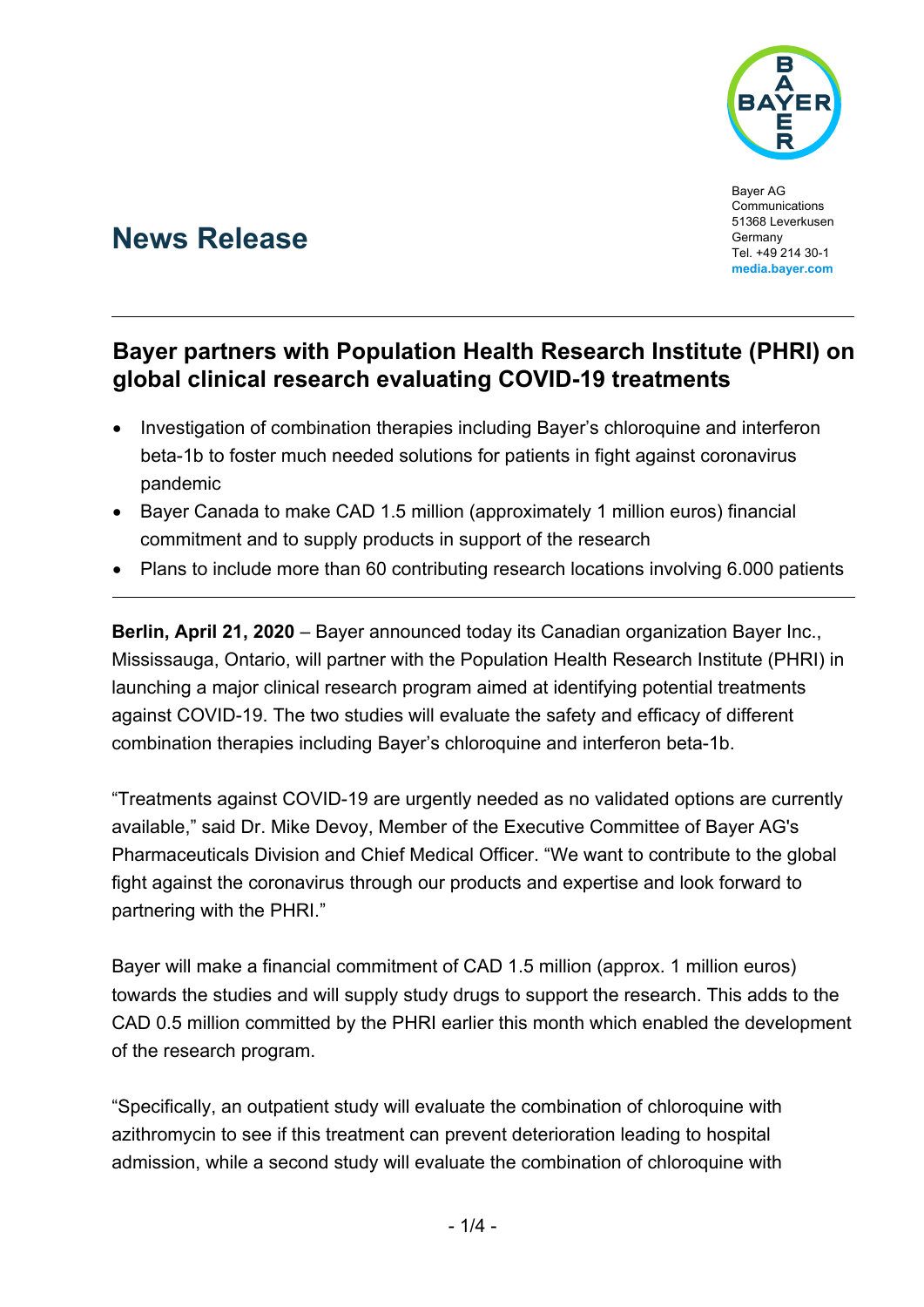azithromycin, as well as interferon beta-1b, to prevent admission to intensive care, mechanical ventilation and/or death to combat COVID-19," said Salim Yusuf, Executive Director of PHRI. "Our goal is to assess the value of these and other therapies rapidly so that the results can inform practice as soon as possible."

PHRI plans to enroll 6,000 patients into the two studies from more than 60 contributing research sites across the Canadian province of Ontario and internationally.

"Ontario is home to world-class researchers who are continually furthering our understanding within the health sciences and finding new ways to keep our communities healthy and safe," said Ross Romano, Minister of Colleges and Universities of the Government of Ontario. "I want to thank Bayer, the Population Health Research Institute, and all of our research community for their critical work to limit the impact of COVID-19. I know that, because of your efforts, we will emerge from this stronger than ever."

### **About the investigational treatments**

Developed by Bayer in the 1930s, chloroquine (trade name: Resochin™) was used in the prevention of malaria for decades. The Chinese health authorities have included chloroquine in the treatment recommendations for COVID-19. Subsequently, many other health authorities, such as the U.S. Food and Drug Administration (FDA), have adopted similar guidance for supervised emergency use of chloroquine outside of the established indications.

As peer-reviewed and published clinical data are currently not available for chloroquine in the COVID-19 treatment setting, Bayer is working with researchers, governments and front-line practitioners to support generation and exchange of data to help to close this knowledge gap.

In addition, Bayer is donating chloroquine tablets to health authorities in different countries to allow for coordinated and emergency use of the drug outside of the established indications under the guidance of physicians.

In addition to looking into the potential of chloroquine, Bayer is actively participating in several global coalitions supporting research for drugs and treatment strategies against SARS-CoV-2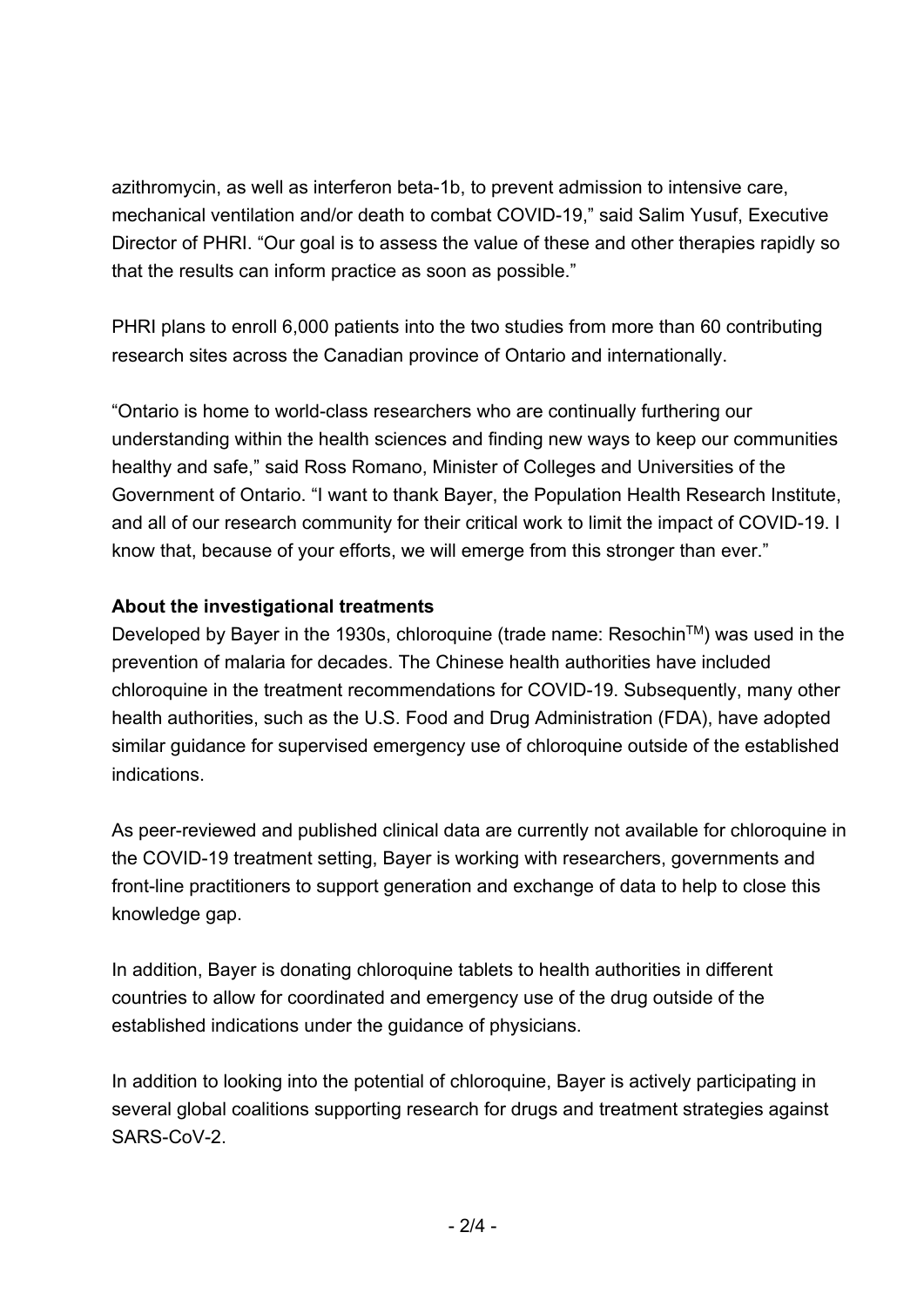Interferon beta-1b in a recombinant form is one of the marketed interferon beta formulations (brand name Betaseron/Betaferon®). This was the first drug to show in multiple sclerosis (MS) a decrease in relapse rate and to reduce MS disease activity as measured by MRI in clinical studies. These findings led to its approval by the FDA as the first therapy for treatment of the former orphan's disease MS in 1993. Approvals by other agencies around the world followed subsequently.

Azithromycin is an antibiotic used for the treatment of a number of bacterial infections including strep throat and pneumonia, as well as travellers' diarrhea and certain other intestinal infections. Along with other medications, it may also be used for malaria. Azithromycin was first approved for medical use in 1988. It is on the World Health Organization's List of Essential Medicines.

### **About Population Health Research Institute (PHRI)**

The Population Health Research Institute (PHRI) is a joint Research Institute of McMaster University and Hamilton Health Sciences. It is Canada's premiere global health research institute and a world leader in large clinical trials and population studies. Originally formed with a focus on cardiovascular disease and diabetes, PHRI's research areas have broadened to include population genomics, perioperative medicine and surgery, stroke, thrombosis, renal disease, and obesity, with unparalleled expertise in epidemiology, population health and clinical trials. For more information, please visit www.phri.ca.

#### **About Bayer**

Bayer is a global enterprise with core competencies in the life science fields of health care and nutrition. Its products and services are designed to benefit people by supporting efforts to overcome the major challenges presented by a growing and aging global population. At the same time, the Group aims to increase its earning power and create value through innovation and growth. Bayer is committed to the principles of sustainable development, and the Bayer brand stands for trust, reliability and quality throughout the world. In fiscal 2019, the Group employed around 104,000 people and had sales of 43.5 billion euros. Capital expenditures amounted to 2.9 billion euros, R&D expenses to 5.3 billion euros. For more information, go to www.bayer.com.

Contact:

**Dr. Julia Schulze, phone +49 30 468-193636** 

Email: julia.schulze@bayer.com